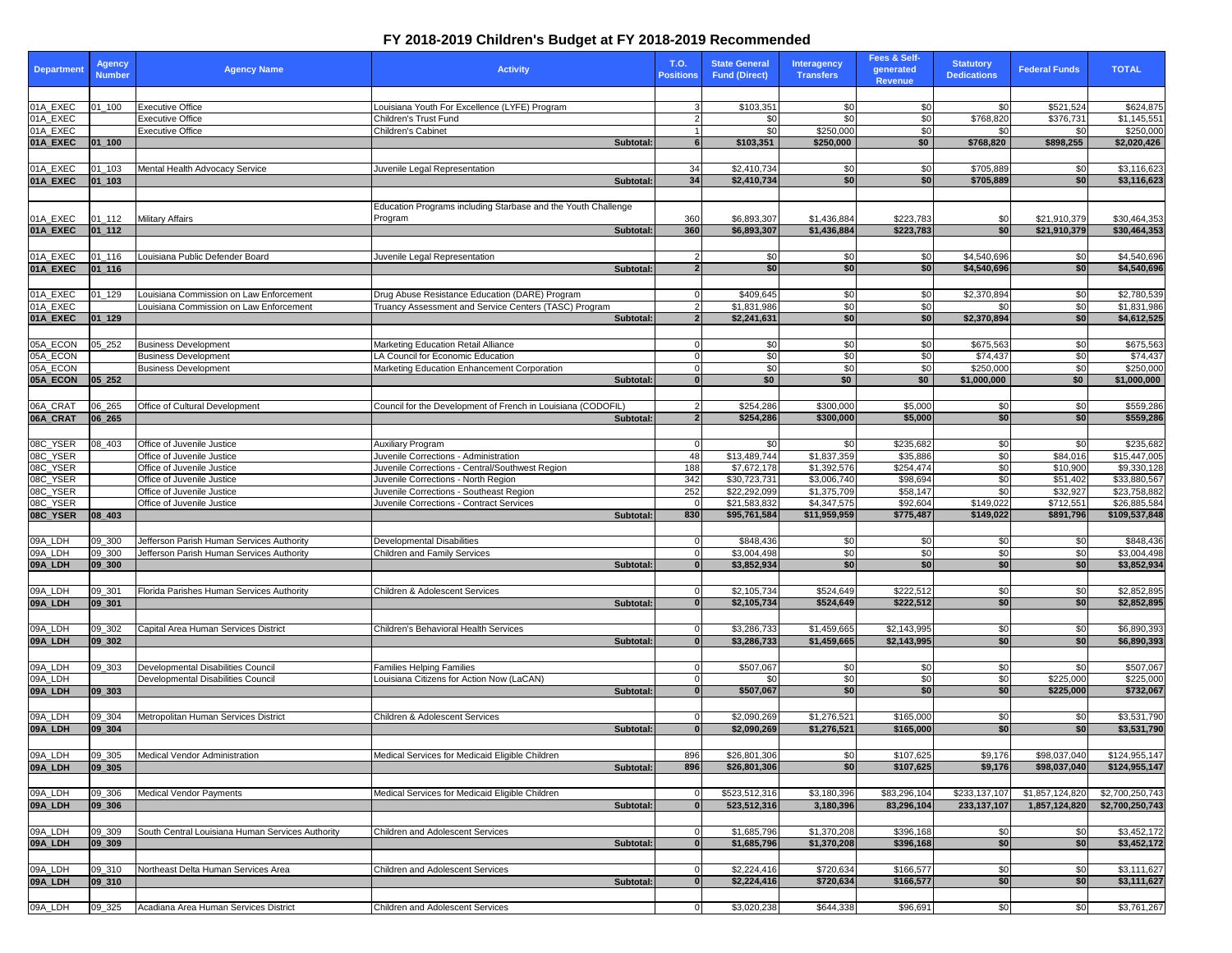## **FY 2018-2019 Children's Budget at FY 2018-2019 Recommended**

| Department           | <b>Agency</b><br><b>Number</b> | <b>Agency Name</b>                                                           | <b>Activity</b>                                                                                 | <b>T.O.</b><br><b>Positions</b> | <b>State General</b><br><b>Fund (Direct)</b> | <b>Interagency</b><br><b>Transfers</b> | <b>Fees &amp; Self-</b><br>generated<br><b>Revenue</b> | <b>Statutory</b><br><b>Dedications</b> | <b>Federal Funds</b>         | <b>TOTAL</b>                 |
|----------------------|--------------------------------|------------------------------------------------------------------------------|-------------------------------------------------------------------------------------------------|---------------------------------|----------------------------------------------|----------------------------------------|--------------------------------------------------------|----------------------------------------|------------------------------|------------------------------|
| 09A_LDH              | 09 325                         |                                                                              | Subtotal:                                                                                       |                                 | \$3,020,238                                  | \$644,338                              | \$96,691                                               | \$0                                    | \$0                          | \$3,761,267                  |
|                      |                                |                                                                              |                                                                                                 |                                 |                                              |                                        |                                                        |                                        |                              |                              |
| 09A_LDH              | 09_326                         | Office of Public Health                                                      | Maternal, Infant, and Early Childhood Home Visiting (MIECHV) - Direct                           | 13                              | \$0                                          | 30                                     | \$0                                                    | \$0                                    | \$11,200,825                 | \$11,200,825                 |
|                      |                                |                                                                              | Maternal, Infant, and Early Childhood Home Visiting (MIECHV) -                                  |                                 |                                              |                                        |                                                        |                                        |                              |                              |
| 09A_LDH<br>09A_LDH   |                                | Office of Public Health<br>Office of Public Health                           | Mental Health<br><b>Child Death Review</b>                                                      |                                 | \$0<br>\$0                                   | \$0<br>\$0                             | \$0<br>$\overline{50}$                                 | \$0<br>$\overline{50}$                 | \$2,689,573<br>\$50,000      | \$2,689,573                  |
|                      |                                | Office of Public Health                                                      | <b>Children's Special Health Services</b>                                                       | 28                              | \$1,209,000                                  | \$30,000                               | \$185,000                                              | \$0                                    | \$4,310,519                  | \$50,000<br>\$5,734,519      |
| 09A_LDH<br>09A_LDH   |                                | Office of Public Health                                                      | Genetics                                                                                        | 34                              | \$3,306,260                                  | \$10,000                               | \$4,496,500                                            | $\overline{30}$                        | \$780,000                    | \$8,592,760                  |
| 09A_LDH              |                                | Office of Public Health                                                      | HIV/Perinatal & AIDS Drug Assistance                                                            |                                 | \$0                                          | \$0                                    | \$1,080                                                | $\frac{6}{3}$                          | \$2,605,191                  | \$2,606,271                  |
|                      |                                |                                                                              | Immunization Information Systems - Louisiana Immunization Network                               |                                 |                                              |                                        |                                                        |                                        |                              |                              |
| 09A_LDH              |                                | Office of Public Health                                                      | for Kids Statewide (IIS-LINKS)                                                                  |                                 | \$102,353                                    | \$921,182                              | \$0                                                    | \$0                                    | \$0                          | \$1,023,535                  |
| 09A_LDH<br>09A_LDH   |                                | Office of Public Health<br>Office of Public Health                           | Immunization<br><b>Lead Poisoning Prevention</b>                                                | 36                              | \$1,811,301<br>\$421,225                     | \$0<br>\$0                             | \$395,388<br>\$0                                       | \$0<br>\$0                             | \$2,931,857<br>\$714,586     | \$5,138,546<br>\$1,135,811   |
| 09A_LDH              |                                | Office of Public Health                                                      | Maternal and Child Health                                                                       | -11                             | \$0                                          | \$0                                    | $\sqrt{6}$                                             | $\frac{6}{5}$                          | \$6,680,164                  | \$6,680,164                  |
| 09A_LDH              |                                | Office of Public Health                                                      | <b>Nurse Family Partnership</b>                                                                 | 34                              | \$2,600,000                                  | \$2,877,075                            | \$0                                                    | $\frac{6}{3}$                          | \$14,300,825                 | \$19,777,900                 |
| 09A_LDH              |                                | Office of Public Health                                                      | <b>Nutrition Services</b>                                                                       | 134                             | \$11,400                                     | \$0                                    | \$49,215                                               | \$0                                    | \$86,678,000                 | \$86,738,615                 |
| 09A_LDH              |                                | Office of Public Health                                                      | <b>School Based Health Services</b>                                                             |                                 | \$537,328                                    | \$0                                    | \$0                                                    | \$6,321,260                            | \$316,437                    | \$7,175,025                  |
| 09A_LDH              |                                | Office of Public Health                                                      | <b>Smoking Cessation</b>                                                                        |                                 | \$0                                          | \$0                                    | \$0                                                    | \$325,000                              | \$604,664                    | \$929,664                    |
| 09A_LDH              | 09 326                         |                                                                              | <b>Subtotal:</b>                                                                                | 303                             | \$9,998,867                                  | \$3,838,257                            | \$5,127,183                                            | \$6,646,260                            | \$133,862,641                | \$159,473,208                |
|                      |                                |                                                                              |                                                                                                 |                                 |                                              |                                        |                                                        |                                        |                              |                              |
| 09A_LDH<br>09A_LDH   | 09_330                         | Office of Behavioral Health<br>Office of Behavioral Health                   | <b>Administration of Children's Services</b><br><b>Mental Health Community</b>                  |                                 | \$0<br>\$1,596,489                           | \$0<br>\$40,000                        | \$0<br>\$0                                             | \$0<br>$\frac{6}{5}$                   | \$262,193<br>\$8,706,510     | \$262,193<br>\$10,342,999    |
| 09A_LDH              | $ 09$ 330                      |                                                                              | Subtotal:                                                                                       |                                 | \$1,596,489                                  | \$40,000                               | \$0                                                    | \$0                                    | \$8,968,703                  | \$10,605,192                 |
|                      |                                |                                                                              |                                                                                                 |                                 |                                              |                                        |                                                        |                                        |                              |                              |
| 09A_LDH              | 09 340                         | Office for Citizens with Developmental Disabilities                          | <b>Early Steps</b>                                                                              | -13                             | \$10,353,782                                 | <b>SO</b>                              | \$510,000                                              | \$0                                    | \$6,822,055                  | \$17,685,837                 |
| 09A_LDH              |                                | Office for Citizens with Developmental Disabilities                          | Pinecrest SSC - Residential & Community-Based Services                                          | 131                             | \$0                                          | \$10,979,928                           | \$0                                                    | $\overline{50}$                        | \$0                          | \$10,979,928                 |
| 09A_LDH              | $ 09 - 340$                    |                                                                              | Subtotal:                                                                                       | 144                             | \$10,353,782                                 | \$10,979,928                           | \$510,000                                              | \$0                                    | \$6,822,055                  | \$28,665,765                 |
|                      |                                |                                                                              |                                                                                                 |                                 |                                              |                                        |                                                        |                                        |                              |                              |
| 09A_LDH              | 09_375                         | Imperial Calcasieu Human Services Authority                                  | <b>Children and Adolescent Services</b>                                                         |                                 | \$922,088                                    | \$81,100                               | \$0                                                    | \$0                                    | \$0                          | \$1,003,188                  |
| 09A_LDH              | 09 375                         |                                                                              | <b>Subtotal:</b>                                                                                |                                 | \$922,088                                    | \$81,100                               | \$0                                                    | \$0                                    | \$0                          | \$1,003,188                  |
|                      |                                |                                                                              |                                                                                                 |                                 |                                              |                                        |                                                        |                                        |                              |                              |
|                      |                                | 09A_LDH 09_376 Central Louisiana Human Services District<br>09A_LDH 09_376   | <b>Children and Adolescent Services</b>                                                         |                                 | \$686,196                                    | \$318,213                              | \$0<br>sol                                             | $\sqrt[6]{30}$<br>$\overline{50}$      | $\sqrt{50}$<br>\$0           | \$1,004,409                  |
|                      |                                |                                                                              | <b>Subtotal:</b>                                                                                |                                 | \$686,196                                    | \$318,213                              |                                                        |                                        |                              | \$1,004,409                  |
| 09A_LDH              | 09_377                         | Northwest Louisiana Human Services District                                  | <b>Children and Adolescent Services</b>                                                         |                                 | \$248,447                                    | \$613,644                              | \$204,567                                              | \$0                                    | \$0                          | \$1,066,658                  |
| 09A_LDH              | $ 09$ _377                     |                                                                              | Subtotal:                                                                                       |                                 | \$248,447                                    | \$613,644                              | \$204,567                                              | \$0                                    | \$0                          | \$1,066,658                  |
|                      |                                |                                                                              |                                                                                                 |                                 |                                              |                                        |                                                        |                                        |                              |                              |
| 10A_DCFS             |                                | Office of Children & Family Services                                         | <b>Child Welfare Services</b>                                                                   | 537                             | \$36,972,732                                 | 30                                     | $\overline{$2,606,503}$                                | \$96,733                               | \$105,274,932                | \$144,950,900                |
| 10A_DCFS             |                                | Office of Children & Family Services                                         | <b>Disability Determinations</b>                                                                | 98                              | \$0                                          | \$0                                    | \$0                                                    | \$0                                    | \$9,540,008                  | \$9,540,008                  |
| 10A_DCFS             |                                | Office of Children & Family Services                                         | <b>Family Violence</b>                                                                          |                                 | \$0                                          | \$0                                    | \$0                                                    | \$0                                    | \$942,568                    | \$942,568                    |
| 10A_DCFS             |                                | Office of Children & Family Services                                         | Payments to TANF Recipients                                                                     | -13                             | \$0                                          | \$0                                    | \$0                                                    | \$0                                    | \$41,682,061                 | \$41,682,061                 |
| 10A_DCFS             |                                | Office of Children & Family Services                                         | Supplemental Nutritional Assistance Program (SNAP)                                              | 345                             | \$25,599,779                                 | \$0                                    | \$0                                                    | $\frac{6}{5}$                          | \$42,061,601                 | \$67,661,380                 |
| 10A_DCFS<br>10A_DCFS |                                | Office of Children & Family Services<br>Office of Children & Family Services | <b>Child Support Enforcement Services</b><br>Temporary Aid to Needy Families (TANF) Initiatives | 285<br>43                       | \$18,367,631<br>\$0                          | \$0<br>\$0                             | \$0<br>\$0                                             | $\frac{6}{2}$<br>$\frac{1}{6}$         | \$55,501,893<br>\$17,890,778 | \$73,869,524<br>\$17,890,778 |
| 10A_DCFS             | 10,360                         |                                                                              | <b>Subtotal:</b>                                                                                | 1,330                           | \$80,940,142                                 | \$0                                    | \$2,606,503                                            | \$96,733                               | \$272,893,841                | \$356,537,219                |
|                      |                                |                                                                              |                                                                                                 |                                 |                                              |                                        |                                                        |                                        |                              |                              |
| 11A_NATR             | 11_431                         | Office of the Secretary                                                      | Outreach & Public Information for Children                                                      |                                 | \$0                                          | \$0                                    | \$0                                                    | \$0                                    | \$30,240                     | \$30,240                     |
| 11A_NATR             | $11 - 431$                     |                                                                              | <b>Subtotal:</b>                                                                                |                                 | \$0                                          | \$0                                    | \$0                                                    | $\overline{50}$                        | \$30,240                     | \$30,240                     |
|                      |                                |                                                                              |                                                                                                 |                                 |                                              |                                        |                                                        |                                        |                              |                              |
| 14A_LWC              | 14_474                         | Workforce Support & Training                                                 | Services to Youth                                                                               |                                 | \$0                                          | \$0                                    | \$0                                                    | \$0                                    | \$12,548,488                 | \$12,548,488                 |
| 14A_LWC              | $14 - 474$                     |                                                                              | Subtotal:                                                                                       |                                 | \$0                                          | \$0                                    | \$0                                                    | $s$ <sub>0</sub>                       | \$12,548,488                 | \$12,548,488                 |
|                      |                                |                                                                              |                                                                                                 |                                 |                                              |                                        |                                                        |                                        |                              |                              |
| 19A_HIED             | 19A_600                        | Louisiana State University System                                            | 4-H Youth Development                                                                           |                                 | \$7,425,163                                  | \$0                                    | \$162,000                                              | \$0                                    | \$1,961,854                  | \$9,549,017                  |
| 19A_HIED             |                                | Louisiana State University System                                            | Healthcare, Education, Training, & Patient Services                                             |                                 | \$5,152,822                                  | \$0                                    | \$1,625,299                                            | \$159,023                              | \$0                          | \$6,937,144                  |
| 19A_HIED             | 19A_600                        |                                                                              | Subtotal:                                                                                       |                                 | \$12,577,985                                 | \$0                                    | \$1,787,299                                            | \$159,023                              | \$1,961,854                  | \$16,486,161                 |
|                      |                                |                                                                              |                                                                                                 |                                 |                                              |                                        |                                                        |                                        |                              |                              |
| 19A_HIED<br>19A_HIED | 19A_615<br>19A_615             | Southern University System                                                   | Child Development Resource Laboratory                                                           |                                 | \$366,230<br>\$366,230                       | 30 <br>\$0                             | \$0<br>\$0                                             | \$0<br>\$0                             | \$0<br>\$0                   | \$366,230<br>\$366,230       |
|                      |                                |                                                                              | <b>Subtotal:</b>                                                                                |                                 |                                              |                                        |                                                        |                                        |                              |                              |
| 19A_HIED             | 19A_671                        | Board of Regents, Office of Student Financial Assistance                     | <b>START College Saving Plan</b>                                                                |                                 | \$2,620,185                                  | \$0                                    | \$0                                                    | \$0                                    | \$365,052                    | \$2,985,237                  |
| 19A_HIED             | 19A_671                        |                                                                              | Subtotal:                                                                                       |                                 | \$2,620,185                                  | \$0                                    | \$0                                                    | \$0                                    | \$365,052                    | \$2,985,237                  |
|                      |                                |                                                                              |                                                                                                 |                                 |                                              |                                        |                                                        |                                        |                              |                              |
| 19B_OTED             | 19B_653                        | Louisiana Schools for the Deaf and Visually Impaired                         | <b>Children's Services</b>                                                                      | 88                              | \$10,142,036                                 | \$392,310                              | \$104,245                                              | \$0                                    | \$0                          | \$10,638,591                 |
| 19B_OTED             |                                | Louisiana Schools for the Deaf and Visually Impaired                         | Instruction                                                                                     | 118                             | \$7,725,693                                  | \$1,214,344                            | \$3,000                                                | \$77,369                               | \$0                          | \$9,020,406                  |
| 19B_OTED             |                                | Louisiana Schools for the Deaf and Visually Impaired                         | Residential                                                                                     | 72                              | \$4,664,598                                  | \$818,691                              | \$0                                                    | \$76,277                               | \$0                          | \$5,559,566                  |